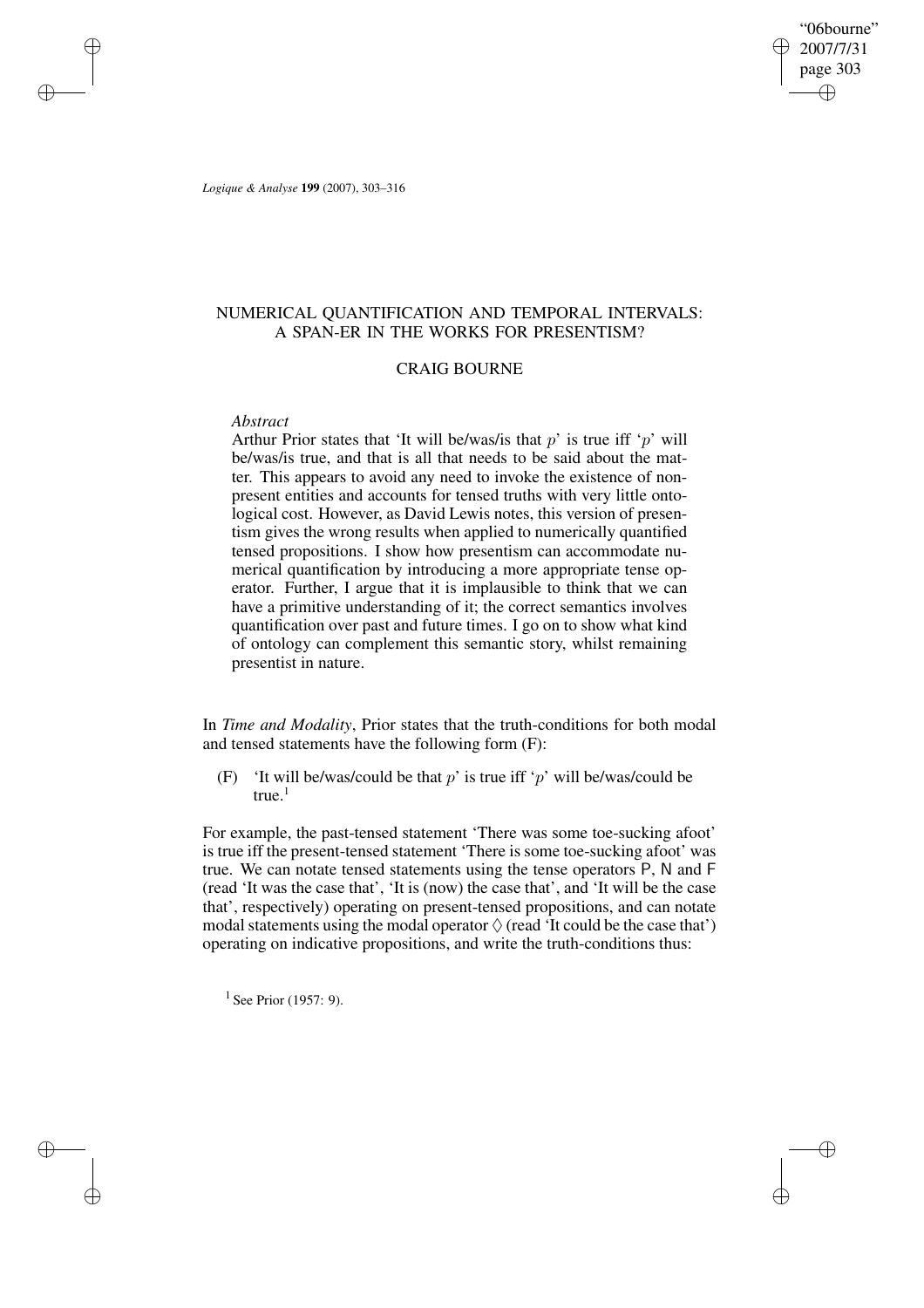"06bourne" 2007/7/31 page 304 ✐ ✐

✐

✐

#### 304 CRAIG BOURNE

- (1) 'Pp' is true iff 'p' was true.
- $(2)$  'Np' is true iff 'p' is true
- (3)  $\mathbf{F}_p$  is true iff  $\mathbf{F}_p$  will be true
- (4)  $\sqrt[6]{p}$  is true iff  $\sqrt[6]{p}$  could be true

Complex tenses can be notated by iterating these basic tenses, and it is easy to see how they fit into the above scheme. For instance, ' $FPP$ ' is true iff 'Pp' will be true, where ' "Pp" will be true' is true iff ' "p" was true' will be true. We can also establish more precisely when ' $p$ ' is true by introducing metric tense operators which indicate not just that something was the case, as P does, but *when* it was the case.<sup>2</sup> For example, if the basic unit of time is an hour, 'There was some toe-sucking three hours ago' can be written  $(P<sup>3</sup>p)$ . Prior comments on (1)–(4) that 'semantic rules of this sort were stated by the schoolmen, and they are after all very simple and obvious'.<sup>3</sup> But it is one thing giving such obvious semantic rules, and quite another giving an account of what appears on the RHS of such biconditionals. Everyone can agree on some given truth-conditions, yet still disagree over what, if anything, is needed to *make* such statements true.

An elegant, transparent, and hence popular account of  $(1)$ – $(3)$  is to hold that past-tensed statements are now true in virtue of certain concrete facts located earlier than now; present-tensed statements are now true in virtue of certain concrete facts located simultaneously with now, and future-tensed statements are now true in virtue of certain concrete facts located later than now. According to this view, Edgar the Peaceable (c.942–975CE) and Edgar the Atheling (c.1051–c.1126CE) are as real, as much flesh and blood monarchs of England, as the current one is; it is just that they are located at times earlier than the times at which Queen Elizabeth II is located. It is, then, the flesh and blood Edgar the Atheling and his attributes that serve to make statements about him true.<sup>4</sup>

An equally elegant and transparent — but not so popular! — account of (4) is to hold that modal statements are true in virtue of certain concrete

 $2$  Prior (1957: 11–13).

<sup>3</sup> Prior (1957: 9).

<sup>4</sup> For early versions of this view, see, for instance, Russell (1915), Broad (1921), Goodman (1951), Williams (1951), Quine (1960), Smart (1963), Grünbaum (1967). For later, improved, versions, see, for instance, Smart (1980), Mellor (1981) and (1998), Oaklander (1984) and Le Poidevin (1991). McCall (1994) and Tooley (1997) also hold this view about the past and present, but Tooley differs in thinking that there are no concrete times later than the present, and McCall differs in thinking that, although only one concrete future will be actualised, there is more than one concrete future as of the present time (see my (2006) for criticisms of Tooley and McCall).

✐

✐

✐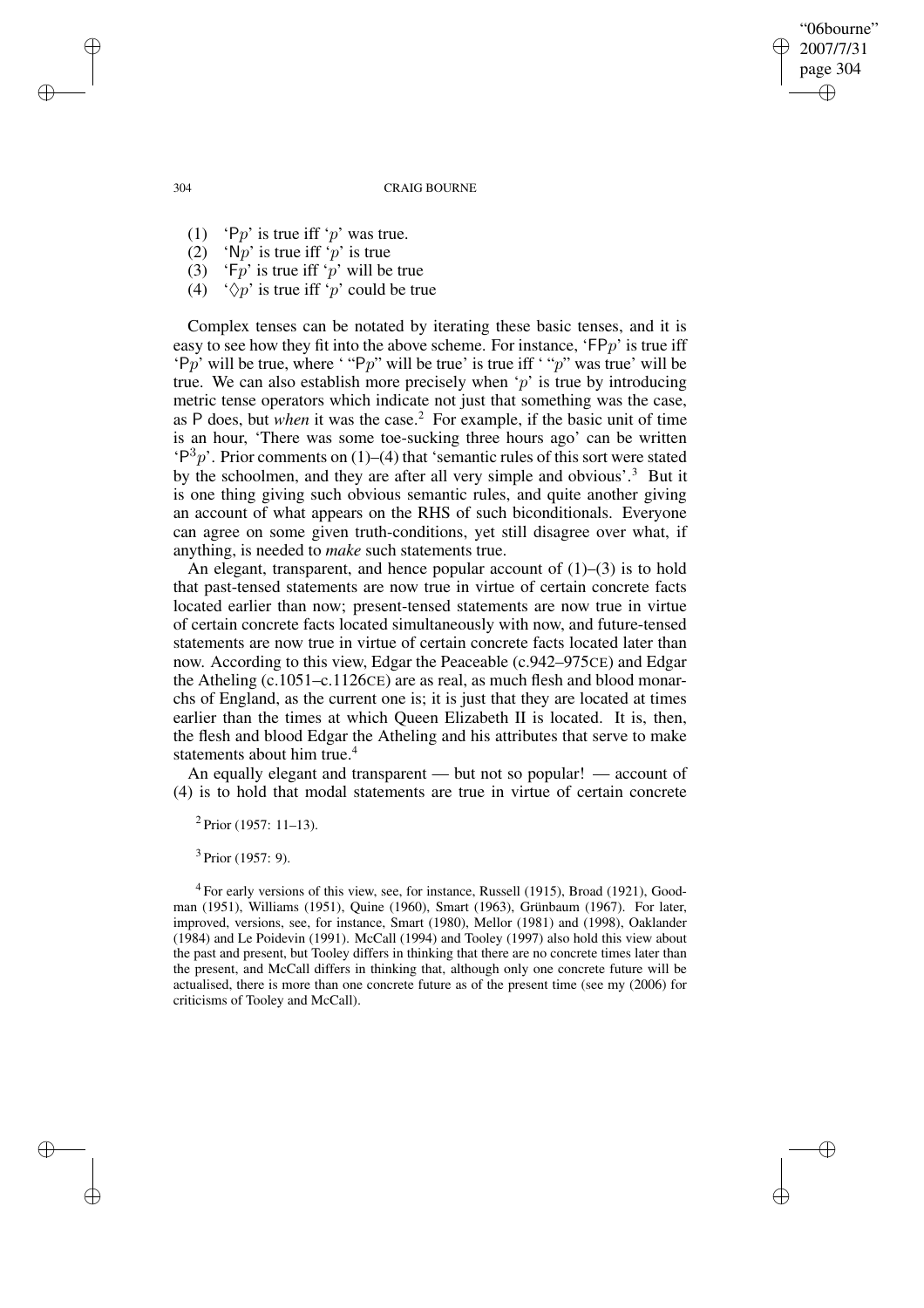✐

✐

✐

features of other worlds. Statements concerning what I could have done are true in virtue of what I (or rather my equally real, flesh and blood counterpart located in another world) does do. $5$ 

Prior rejects any need for either of these accounts. He sees no need to go beyond a minimal reading of (F), and thus sees no need to invoke the existence of non-present or non-actual beings. This makes Prior a presentist. But it makes him a presentist of a particular sort. The obvious feature of this account is that, since 'will be/was/could be' appear on both sides of the biconditional in (F), it does not give us an analysis of the relevant terms. Yet one good thing that analyses give us is a clearer idea of what would make such statements true, as we get with the accounts mentioned above that explicitly quantify over non-present and non-actual concrete times and worlds. On Prior's account, however, although we may well know how the present has to be in order for 'There is a king of England named Edgar' to be true — we know what the constituents of the fact would be, and how it is composed — we are left in the dark about what must be the case in order for 'There was a king of England named Edgar' to be true. For 'There was a king of England named Edgar' is a present truth; but what now can make it true, if the past object Edgar no longer exists? Just leaving it as a brute (present) fact that something was the case leaves us with too many unanswered questions.<sup>6</sup> But, of course, this variety of presentist won't feel the need to answer such questions; so it would be a better strategy for an opponent to find some other charge to bring against such a position.

One such charge surrounds problems with numerical quantification. Take a modal case, such as:

(5) There are several ways in which Deep Blue could win this chess game

<sup>6</sup> Various options for finding truthmakers in the present for past-tensed statements are discussed and rejected in my (2006).

<sup>7</sup> One charge that I bring against this version of presentism (in my  $(2006)$ ) is that it fails to guarantee the truth-value links between various times, such as that  $p \supset F(p)$ . This is a fatal flaw in any theory of time, but it is one I shall ignore for our present purposes. What is interesting to note, however, is that the failure to guarantee the truth-value links is a consequence of the fact that the primitive facts that presently exist concerning what happened and will happen *change* over time, and because times are distinct entities, it is hard to see what guarantees that when the next time comes into existence, its primitive facts will link up with what the facts were when the previous time existed. But since modal facts holding at the actual world do not change in this way, primitivism about modality avoids this particular objection, and is in a much stronger position than primitivism about tense.

"06bourne" 2007/7/31 page 305

✐

✐

✐

 $<sup>5</sup>$  See, for instance, Lewis (1986), who calls his view 'genuine modal realism'.</sup>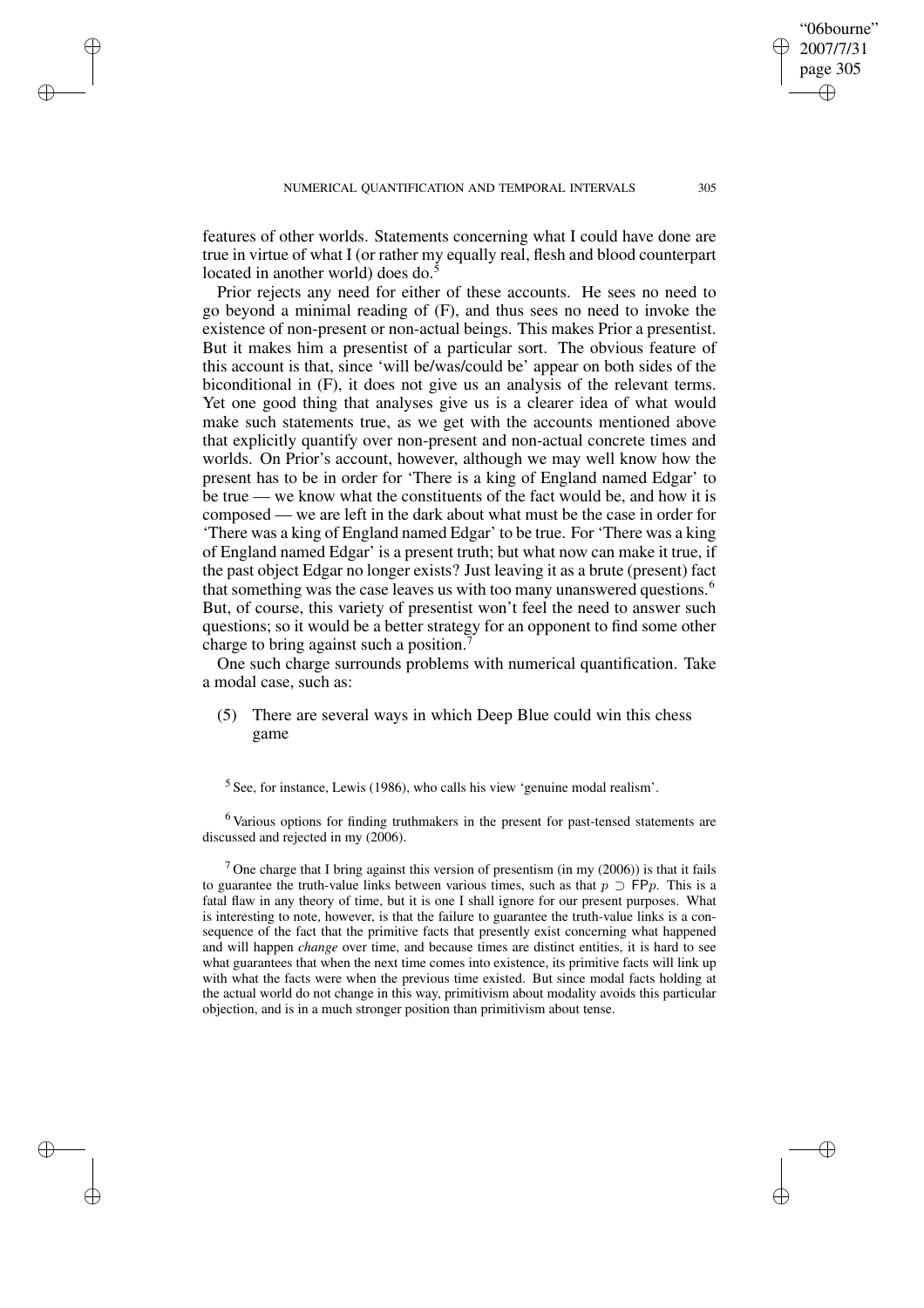## "06bourne" 2007/7/31 page 306 ✐ ✐

✐

✐

### 306 CRAIG BOURNE

This is easily dealt with by a defender of the view that there are non-actual *possibilia*: each of the ways in which Deep Blue could have won is a way that some concrete counterpart of it does win; so if there are such ways, then (5) is true. Prior's truth-conditions, however, go awry. Fitting (5) into the form (F) gives:

(5a) 'There are several ways in which Deep Blue could win this chess game' is true iff 'There are several ways in which Deep Blue wins this chess game' could be true

But since the sentence on the RHS of the biconditional in (5a) could not be true, something is amiss with this way of taking the modal operator as primitive. A similar problem with numerical quantification occurs for tenses, as Lewis (2004) points out. Consider:

(6) There were (exactly) two kings of England named Edgar

and its respective truth-condition according to the form (F):

(6a) 'There were two kings of England named Edgar' is true iff 'There are two kings of England named Edgar' was true

i.e., where 'K' means *is a king of England named Edgar*, iff

(6b) P∃x∃y(( $(Kx \& Ky) \& x \neq y$ ) &  $\forall z(Kz \supset (z = x \vee z = y))$ )

The problem with translating  $(6)$  as  $(6b)$  is that  $(6)$  could be true without it ever being that

(6c) 
$$
\exists x \exists y (((Kx \& Ky) \& x \neq y) \& \forall z (Kz \supset (z = x \vee z = y)))
$$

was true at any particular time; indeed, as we have seen, they did not rule at the same time. This renders (6) true and (6b) false.

Lewis considers various strategies for translating (6) using Prior's operators, but dismisses them all. We need not go through his arguments here, since, on reflection, this should come as no big surprise: Prior's tense operators were made only for dealing with statements that are true at a particular time, whereas the examples demand an operator capable of spanning various times. If presentism is to survive, then, we need to add such an operator to the Priorian tense logic.

Let us introduce such an operator. To make it explicit that it is a past-tense span operator, let us notate it as 'sPan'. We can then specify the times that

✐

✐

✐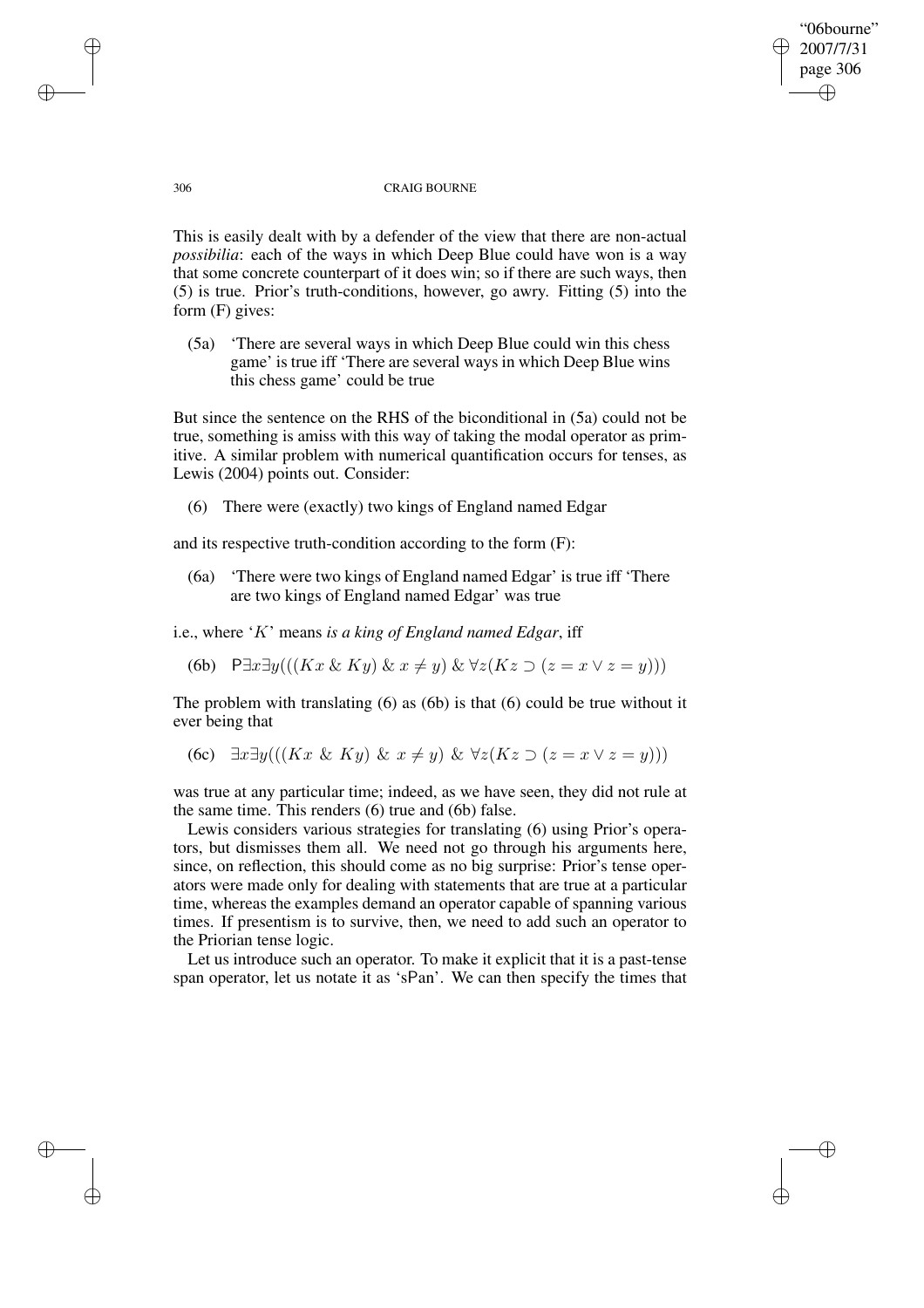it spans in a similar way to the ordinary metric tense operators above, as follows:

'sPan $>0$ ' is read 'It was the case during all of the past that' 'sPan<sup><0</sup>' is read 'It will be the case during all of the future that'<sup>8</sup>  $'sPan^{\geq 0}$  is read 'It was the case during all of the past, and is the case in the present, that'

 $\sin^2 9$  is read 'It will be the case during all of the future, and is the case in the present, that'

We can indicate even more specific intervals by notating the superscript as follows:

| Open intervals:                       | a, b   | $a < n$ units ago $b <$       |
|---------------------------------------|--------|-------------------------------|
| Closed intervals:                     | [a, b] | $a \leq n$ units ago $\leq b$ |
| Half-open (or half-closed) intervals: | [a, b] | $a \leq n$ units ago $\lt b$  |
|                                       | [a, b] | $a < n$ units ago $\leq b$    |

For example, if we are dealing with units of one year, 'sPan<sup>[2000,3000]</sup>' is read 'It was the case during the interval of precisely 2000 years ago up until but not including 3000 years ago that'.

With this understanding, presentists can then notate the problematic numerically quantified statement (6) as:

(7)  $sPan<sup>9</sup>$ (There are two kings of England named Edgar)

i.e.,

✐

✐

✐

✐

(7a) 
$$
s\mathrm{Pan}^{>0}(\exists x \exists y (((Kx \& Ky) \& x \neq y) \& \forall z (Kz \supset (z = x \vee z = y))))
$$

This no more commits presentism to the existence of the two Edgars than the truth of the more standard

(8) P(There is a king of England named Ethelweard)

commits us to the existence of Ethelweard. It looks like presentism can survive, then, if it introduces the span operator.

"06bourne" 2007/7/31 page 307

✐

✐

✐

<sup>&</sup>lt;sup>8</sup> We could, of course, introduce a separate operator for the future, but this shows that there is no need for it, and, for obvious reasons, the 'sPan' notation is much lovelier than 'sFan'.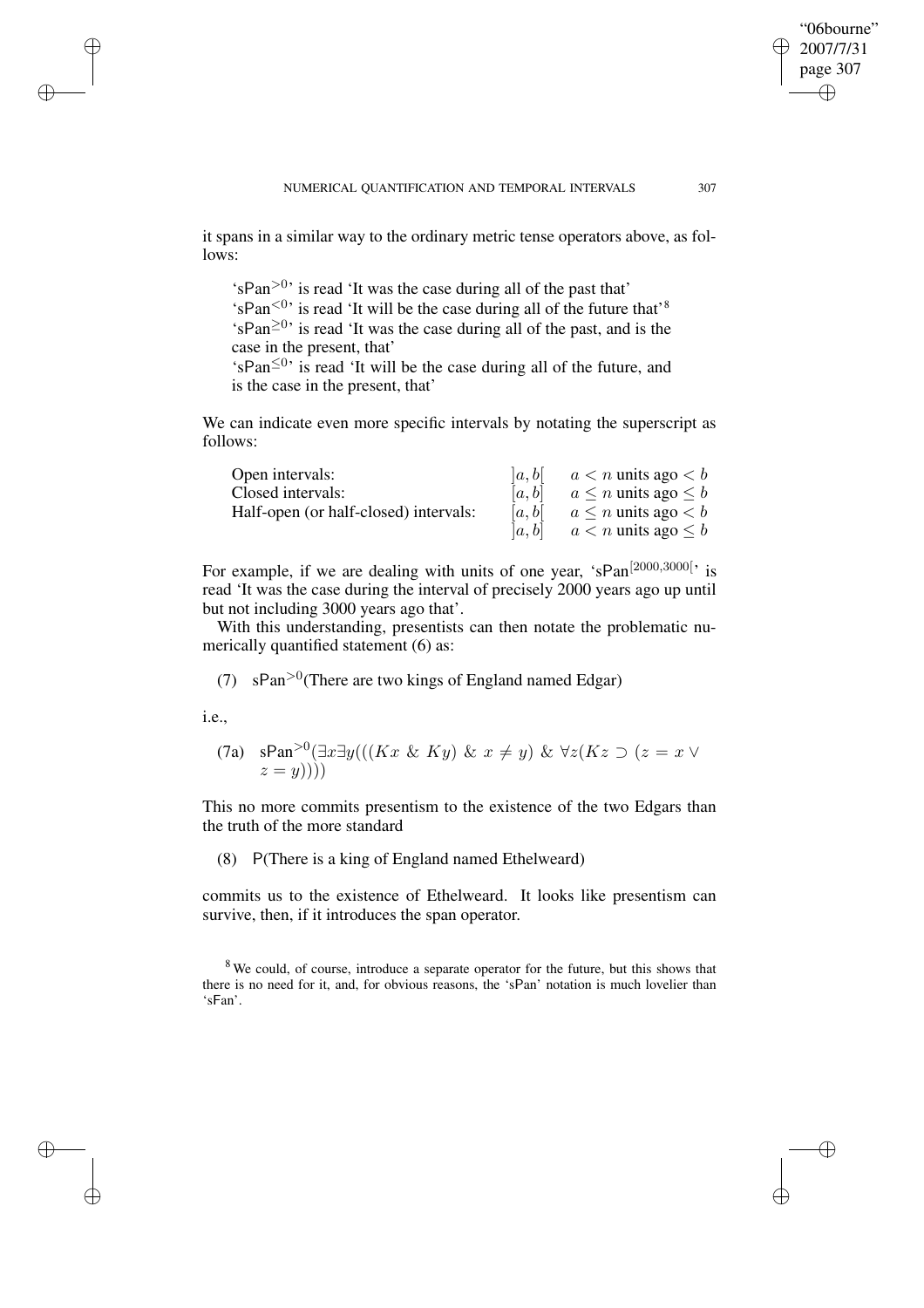"06bourne" 2007/7/31 page 308 ✐ ✐

✐

✐

#### 308 CRAIG BOURNE

Lewis's objections to taking span operators as primitive, however, are that 'they create ambiguities even when prefixed to a sentence that is not itself ambiguous' (Lewis (2004: 12)), such as when prefixed to 'It is moist and it is turgid', which could mean that it is both moist and turgid at some time during that interval, or could mean that, during the interval, it is moist during one subinterval and turgid during another. A special case of this is where 'sPan' prefixes to contradictory sentences, such as 'It is turgid and it is flaccid', to make a truth. In light of these features of the operator, Lewis claims that it is so unmanageable that we cannot claim to have a primitive understanding of it.

It is not clear, however, that it is all that unmanageable. To disambiguate such sentences, some presentists may claim that all that has to be said is:

(9) sPan<sup>>0</sup>(It is moist & it is turgid) & ∼P(It is moist & it is turgid)

If they are right, the upshot is that there is no argument from lack of expressive power against a presentist who takes tense operators to be primitive, so long as they include spanners in their toolkit. It looks more like, insofar as this issue goes, we have arrived at a stalemate.<sup>9</sup>

Nevertheless, many of us think that our understanding of a claim like (9) does not bottom-out with this bare statement. What grounds our understanding of such operators, not to mention our understanding of '&' within this context? I feel moved to say that our grasp of (9) is based in our taking 'sPan<sup>τ</sup> ' to mean that *there is an interval of time* τ *during which* and 'P' to mean that *there is a past time at which*. But since this alternative to taking the operators as primitive quantifies over non-present times and intervals, the moral that many will draw is that we must either adopt presentism with its primitive operators, or give an account of the operators that quantifies over non-present objects and abandon presentism. But drawing that conclusion would be hasty: there is middle ground between these two options, since it is possible to be a presentist without having to take the operators as primitive.

The position that I have in mind is analogous to the so-called 'ersatz modal realism', which I take to hold the middle ground between Lewis's genuine modal realism and Prior's modal primitivism.<sup>10</sup> For although such positions give an account (albeit non-reductive) of the modal operators in terms of possible worlds, they fall short of committing themselves to non-actual concrete individuals and worlds. Rather, they give an account of worlds in terms

✐

✐

✐

 $9^9$  A similar thing, it seems, can be said in the modal case. Suppose we use 'span $\Diamond$ ' to span possibilities, then we could write:  $\text{span}\left(\sqrt{\text{There}}\right)$  are many ways in which Deep Blue wins the chess match) & ∼ $\Diamond$ (There are many ways in which Deep Blue wins the chess match).

<sup>10</sup> See, for instance, Adams (1974), Plantinga (1976) and Stalnaker (1976).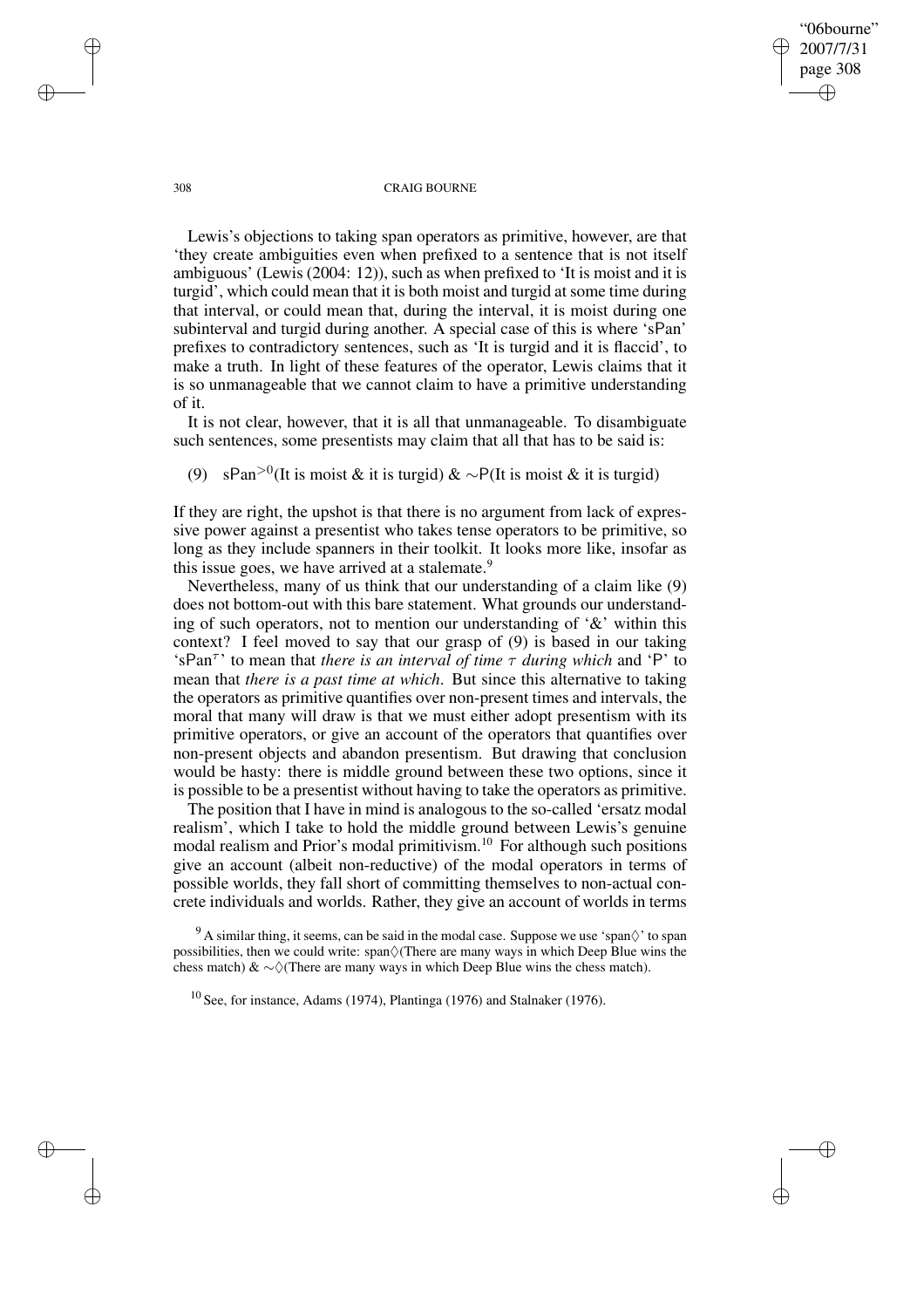of their favoured kinds of abstract object. Thus (5) is just as unproblematic for ersatz modal realists as it is for genuine modal realists; the only difference being that each of the ways in which Deep Blue could have won is represented not by some concrete object but by some suitable abstract object, according to which Deep Blue does win that way. We can treat time similarly. Although I have given such a treatment of the standard tense operators in my (2006), we need to summarise some of the framework here in order to see how the problematic span operators can be added to it.

Let us first introduce the ordered triple  $\langle T, E, t \rangle$ , where T is a set, E is a relation on T, and  $t \in T$ . Intuitively, T is the set of times, E is the 'earlier than' relation, and  $t$  is a particular time. I take times themselves to be ordered pairs of the form  $t = \langle \mu, n \rangle$ ,<sup>11</sup> where  $\mu$  is a set of present-tensed propositions, and  $n$  is a number that represents the date at which those propositions are true.<sup>12</sup> Take  $\mu$  to give a complete representation of what is true at that time. Take  $E$  to be a relation between such times. To represent that time is linear, for instance, the E-relation will have, among others, the properties of being irreflexive, asymmetric and transitive. To represent that time is continuous, let  $n \in \mathbb{R}$ . The ordering of the times by the E-relation from earlier to later will follow the obvious ordering of the dates.

Let us also distinguish truth-at-a-time from truth *simpliciter*. <sup>13</sup> Truth *simpliciter* is an absolute, not time-relative, notion, whereas truth-at-a-time is time-relative: all propositions at a time are true relative to it, but only those propositions which are true at the present time are true *simpliciter*. So, where the propositions involved are any atomic propositions, we have:

- (10) 'p' is true-at-a-time  $\langle T, E, \langle \mu, n \in \mathbb{R} \rangle$  iff  $p \in \mu$ .
- (11)  $\sim p'$  is true-at-a-time  $\langle T, E, \langle \mu, n \in \mathbb{R} \rangle$  iff  $p \notin \mu$ .
- (12) 'p $\& q$ ' is true-at-a-time  $\langle T, E, \langle \mu, n \in \mathbb{R} \rangle \rangle$  iff  $p, q \in \mu$ .<sup>14</sup>

Whereas, for instance:

✐

✐

✐

✐

(13) 'Socrates is sitting' is true *simpliciter* iff Socrates (i.e., a concrete, flesh and blood Socrates) is presently sitting.

 $11$  At least for the purposes of this paper. See fn. 15.

- <sup>13</sup> Analogous to Adams (1974) in distinguishing truth-at-a-world from truth *simpliciter*.
- $14$  It should be obvious how to continue for the other truth-functional connectives.

"06bourne" 2007/7/31 page 309

✐

✐

✐

 $12$  Both numbers and propositions I take to be abstract objects.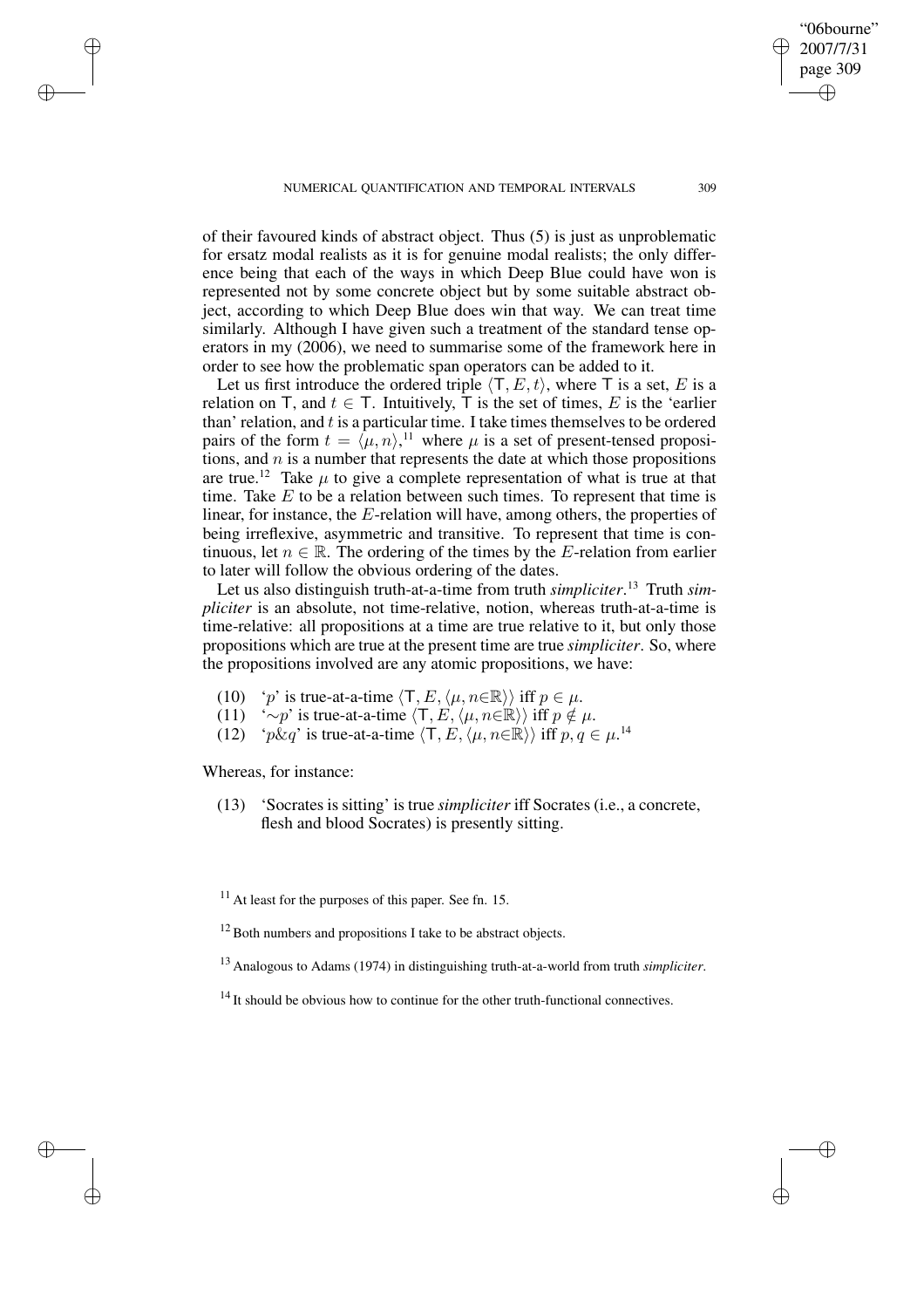#### 310 CRAIG BOURNE

"06bourne" 2007/7/31 page 310

✐

✐

✐

✐

The problem for presentism is that past-tensed propositions cannot be true *simpliciter* in the same way that present-tensed propositions can, since to invoke concrete past objects is to give up on presentism. Past-tensed propositions, then, must be treated differently.<sup>15</sup> I propose the following:

(14) 'Pp' is true *simpliciter* iff p is a member of a set  $\mu$  of present-tense propositions that is the first element of an ordered pair  $\langle \mu, n_i \in \mathbb{R} \rangle$ E-related to the presently realised ordered pair  $\langle \nu, n_j \in \mathbb{R} \rangle$ , where  $\nu$  is the set of present-tensed propositions that is true *simpliciter*, and  $n_i < n_j$ .

In other words, 'Pp' is true iff 'p' is true at a time earlier than the present time. Quantified propositions can be dealt with as follows:<sup>16</sup>

- (15) 'P $\forall x Fx$ ' is true at  $\langle T, E, t \rangle$  (and is true *simpliciter* iff the set of propositions at t is true *simpliciter*) iff  $\forall x Fx$  is true at some time E-related to t, where  $\forall xFx$  is true-at-a-time  $\langle T, E, \langle \mu, n \in \mathbb{R} \rangle \rangle$  iff  $\forall xFx\in\mu.$
- (16) 'P $\exists xFx'$  is true at  $\langle T, E, t \rangle$  (and is true *simpliciter* iff the set of propositions at t is true *simpliciter*) iff ∃xFx is true at some time E-related to t, where  $\exists xFx$  is true-at-a-time  $\langle T, E, \langle \mu, n \in \mathbb{R} \rangle \rangle$  iff  $\exists xFx\in\mu$ .<sup>17</sup>

The idea, then, is that present-tensed propositions are made true by concrete facts, whereas past-tensed propositions are made true by facts concerning appropriately structured abstract objects. Presentism should now be

✐

✐

✐

<sup>&</sup>lt;sup>15</sup> Future-tensed propositions require much more formal machinery than is required for our purposes here, since I take the future to have a branching structure, and so we need to ensure that we choose those times along those branches that correspond to what we would ordinarily call the actual history of the world. For these niceties, see my (2006).

<sup>16</sup> We only need to consider *de dicto* quantified past-tensed propositions here in order to understand the temporal ersatzist position. Although it is commonly thought that presentism cannot deal with *de re* forms, I show how it can in my (2006).

 $17$  Note that the existential quantifier, here, is read tenselessly, if only because if it were taken to mean *presently exists*, then presentism would be the trivial thesis that only what presently exists, presently exists. Read it tenselessly and it becomes more exciting. The quantifiers should also be read in the standard objectual way. The quantified propositions  $\exists xFx$  and  $\forall xFx$  themselves are to be given their standard truth-conditions in terms of the satisfaction of the incomplete proposition  $Fx$ . Note that the objects that at one time satisfy  $Fx$  need not remain in existence for a quantified proposition within a tense operator to be true, as noted above with (7) and (8).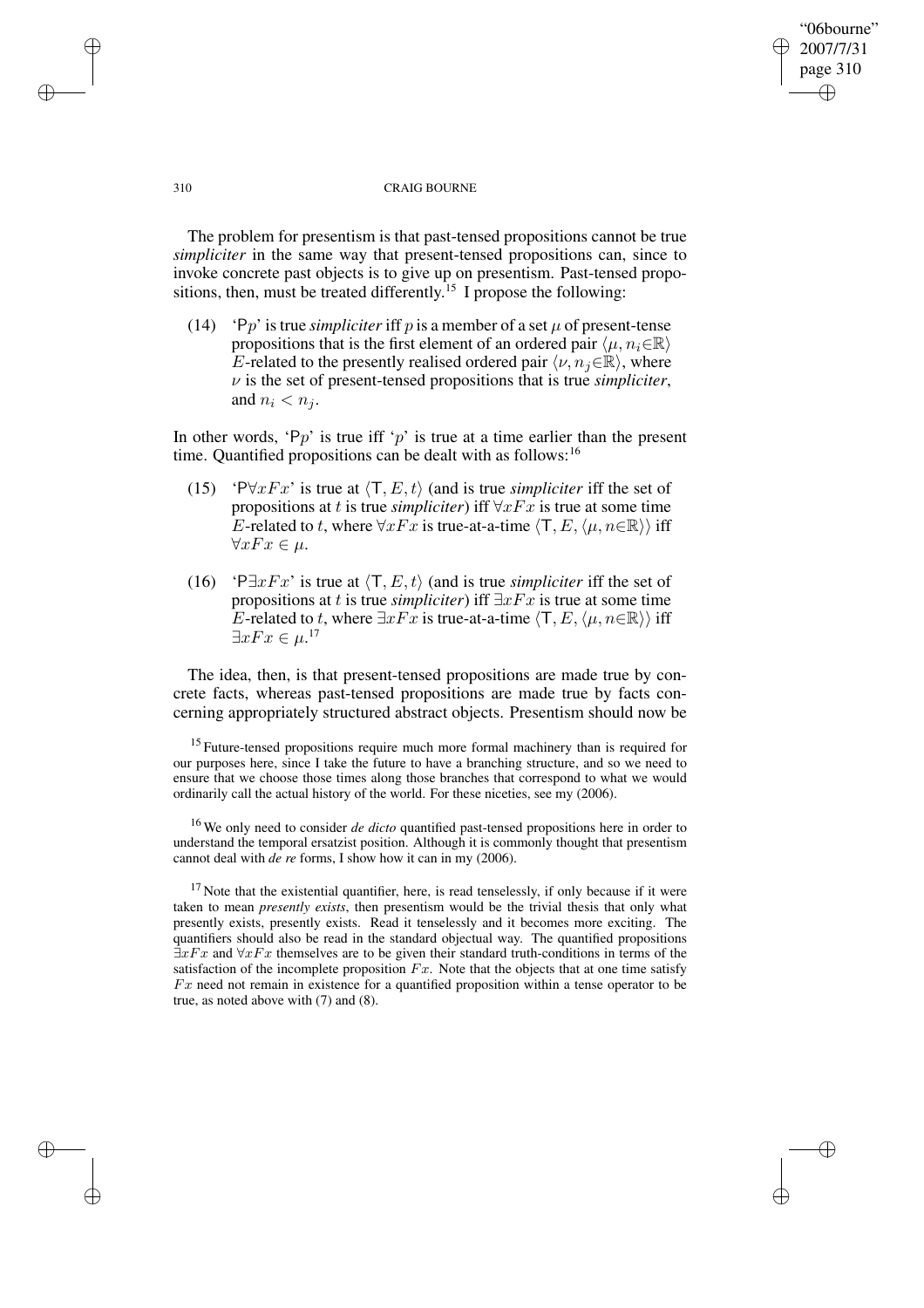✐

✐

✐

thought of not as the view that only one time exists, but that only one time has a concrete realisation. Since it is the claim that no times other than the present are concrete that matters for being a presentist, presentism should not be characterised as the view that 'only the present exists', since presentists *qua* presentists can believe in much more: having a view about time need not commit you to a view about the ontology of mathematics, for instance. So the view I am sketching here still counts as presentism.<sup>18</sup>

We have now arrived at the stage where we can tackle the more complex sPan operator. To appreciate the strategy, we should break it down into stages. 'sPan<sup> $\tau$ </sup> p' is used to quantify over times during the interval  $\tau$ , and to say that p is true during it. The time interval  $\tau$  is just a set of E-related times. So to say that p is true during  $\tau$  is to say that p is a member of the first element of some time during  $\tau$ . So we have:

(17) 'sPan<sup> $\tau$ </sup> p' is true at  $\langle T, E, t \rangle$  (and is true *simpliciter* iff the set of propositions at t is true *simpliciter*) iff  $p$  is a member of the first element of some time among those times  $E$ -related to  $t$  that comprise the interval  $\tau$ .

It is also straight-forward to formulate truth-conditions for sPan operating on negated propositions, as follows:

(18) 'sPan<sup> $\tau$ </sup>∼p' is true at  $\langle T, E, t \rangle$  (and is true *simpliciter* iff the set of propositions at  $t$  is true *simpliciter*) iff  $p$  is not a member of the first element of some time among those times  $E$ -related to  $t$  that comprise the interval  $\tau$ .

This is a nice way of proceeding because (17) and (18) allow for a neat way of expressing the idea that p is true during all of the interval  $\tau$ , as follows:  $\sim$ sPan<sup> $\tau$ </sup>∼p.

Conjunctions, as we have seen, are not always true at particular times, although they could be, so we must say:

 $18$  Lewis complains that the difference between abstract and concrete is not clear. I think that all that needs to be said, however, is that the relations that hold at and between concrete times, such as spatio-temporal relations, are entirely different from the sorts of relations that hold at and between abstract times, such as entailment and set-membership.

"06bourne" 2007/7/31 page 311

✐

✐

✐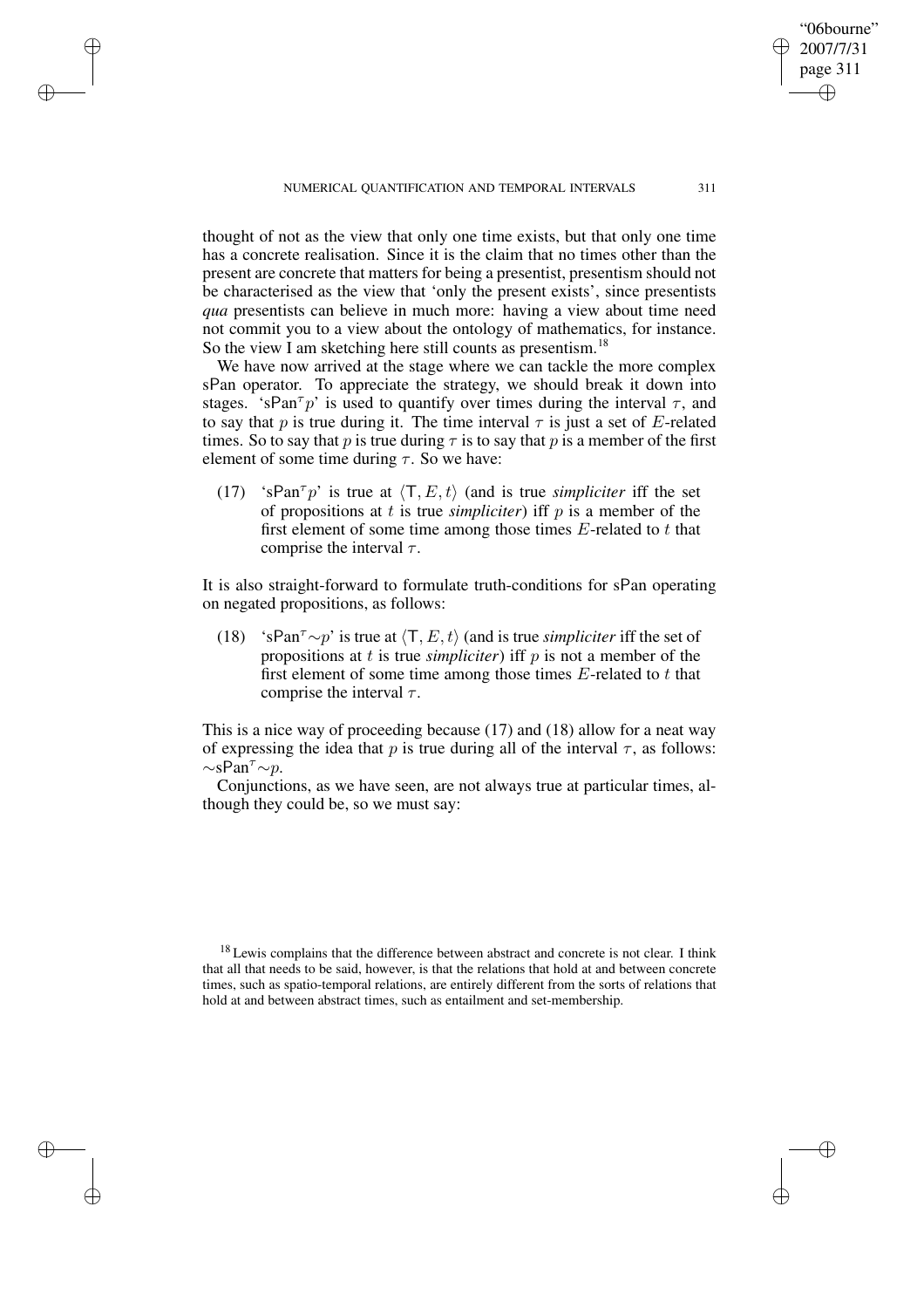#### 312 CRAIG BOURNE

"06bourne" 2007/7/31 page 312

✐

✐

✐

✐

(19) 'sPan<sup> $\tau$ </sup>( $p \& q$ )' is true at  $\langle T, E, t \rangle$  (and is true *simpliciter* iff the set of propositions at t is true *simpliciter*) iff p is a member of the first element of some time among those times  $E$ -related to  $t$  that comprise the interval  $\tau$ , and q is a member of the first element of some time among those times  $E$ -related to  $t$  that comprise the interval  $\tau$ .

The other truth-functional connectives can either be introduced in a similar way, or expressed using  $(17)$ – $(19)$ . The truth-conditions for quantified propositions falling within the sPan operator can be given, as follows:<sup>19</sup>

- (20) 'sPan<sup> $\tau \exists x Fx$ ' is true at  $\langle T, E, t \rangle$  (and is true *simpliciter* iff the set</sup> of propositions at t is true *simpliciter*) iff ∃xFx is a member of the first element of some time among those times  $E$ -related to  $t$ that comprise the interval  $\tau$
- (21) 'sPan<sup> $\tau \forall x Fx$ ' is true at  $\langle T, E, t \rangle$  (and is true *simpliciter* iff the set</sup> of propositions at t is true *simpliciter*) iff ∀xFx is a member of the first element of some time among those times  $E$ -related to  $t$ that comprise the interval  $\tau$

Temporal intervals, then, seem quite manageable for presentists who treat other times in this ersatz way. Is this, then, to say that we now have a simple way of formulating the correct truth-conditions (and giving the truthmakers) for our problematic (6)? Unfortunately not, for the major problem arises when we introduce identity. Consider the following attempt at formulating the simpler 'There were at least two kings of England' using something along the lines of a combination of (19) and (20):

(22) 'sPan<sup> $\tau \exists x \exists y ((Kx \& Ky) \& x \neq y)'$  is true at  $\langle T, E, t \rangle$  (and is true</sup> *simpliciter* iff the set of propositions at t is true *simpliciter*) iff  $\exists x Kx$  is a member of the first element of some time among those times E-related to t that comprise the interval  $\tau$ , and  $\exists y Ky$  is a member of the first element of some time among those times Erelated to t that comprise the interval  $\tau$ , and  $x \neq y$  is a member...

Something has gone wrong. The variables x and y float free in ' $x \neq y$ ', and any attempt to bind them results in the false claim that these two distinct objects existed at the same time. Another attempt might be to place the burden on the intervals themselves and say that either *they* are identical, in which case '∃x∃y((Kx & Ky) & x  $\neq$  y)' can be true at each time during it, or

<sup>19</sup> See fn. 17.

✐

✐

✐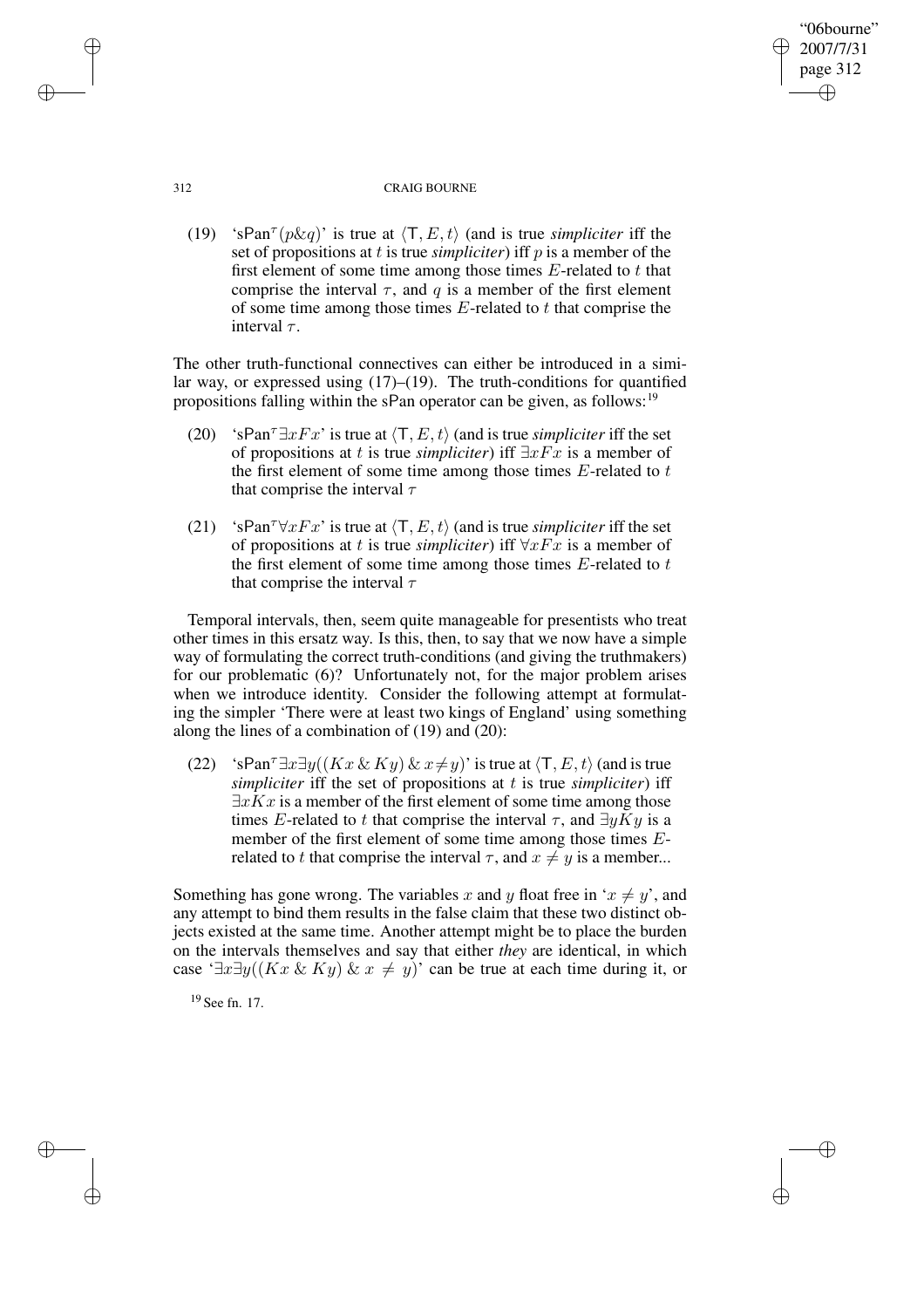✐

✐

✐

they are not identical (from which it may be hoped we could draw conclusions about the identity of  $x$  and  $y$ ). But without even attempting to capture the idea that the intervals could partially overlap and include the proposition that  $\exists x \exists y ((Kx \& Ky) \& x \neq y)$  this strategy, although containing no free variables, does not quite capture that there are at least two kings of England: one interval might begin when the other ends, and yet there might only ever be what we would take to be one thing throughout that satisfies ' $Kx$ ' at each time.

The difficulty that presentism has with these cases should not, however, be taken to indicate a difficulty with presentism itself. Rather, the real moral we should draw from trying to give an analysis is that such cases involve a hidden complexity. What presentists need to do to offer a satisfactory solution to the problem, then, is to give a general strategy for dealing with the complexity once it has been identified.

The key to a solution is to note that when claims of identity fall within the scope of a span operator it suggests that the identity relation may not be intended *synchronically* but *diachronically*. Given this, it is no wonder that presentism has no easy way to formulate examples such as (6), whereas a realist about other times has no particular difficulty. This is because, for a relation to exist, all of its *relata* must exist; so if the relation is transtemporal, presentists cannot believe in them: if one *relatum* exists, any other non-synchronous *relatum* does not. In other words, this problem is just a special case of a more general problem for presentism, namely how to deal with transtemporal relations. Presentists, unlike realists about other times, cannot believe that there is a genuine identity relation (or, indeed, difference relation) that holds between *relata* located at different times. But this seems to be what is needed to solve the problem of numerical quantification within the sPan operator. So what should a presentist do?

We need to say what conditions are required for something to be the same thing over time, and for it to be different from everything else. This is, of course, a controversial issue, but however we fill in the particular details, we should all agree that whether one thing is the same as or different from another thing is something that supervenes on the facts. Of course, this is not saying much until we know what the facts are taken to be, but if we can show that such facts need not require transtemporal relations, then presentism is home and dry.

Let us consider what it takes to be one king of England named Edgar. The natural way of understanding this is as invoking an object that lasts for longer than an instant; so one requirement is for the proposition that there is one king of England named Edgar to be true at particular times during some interval. However, since this is compatible with there having been more than one king of England named Edgar during this time, we have to tie together all of the things who at particular times during the interval are

"06bourne" 2007/7/31 page 313

✐

✐

✐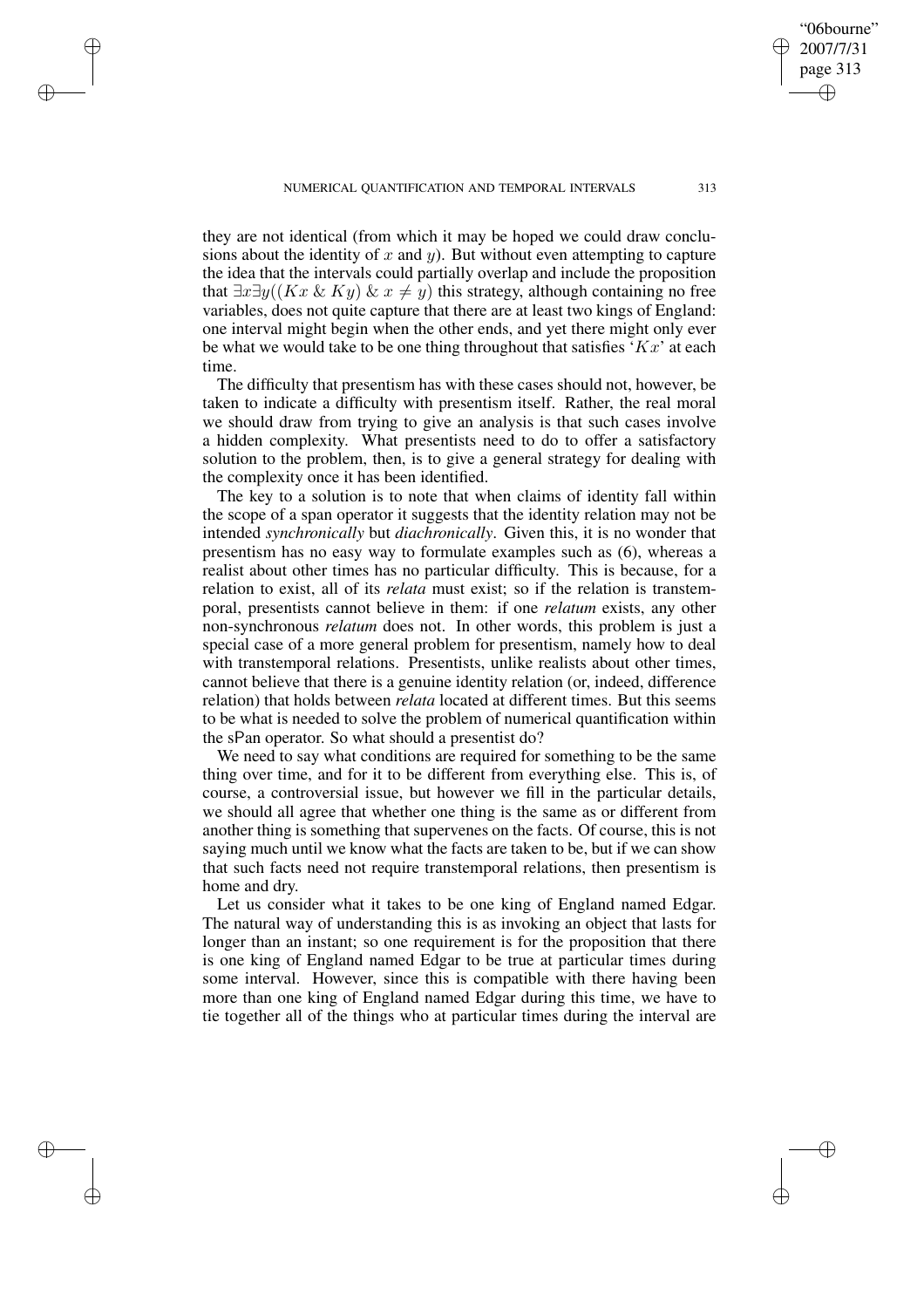"06bourne" 2007/7/31 page 314 ✐ ✐

✐

✐

#### 314 CRAIG BOURNE

kings of England named Edgar to form one integrated king of England who lasts the duration of the interval. Let us call whatever it is that holds between these things the ' $R$ -connection', such that, according to it, we have one thing. There is disagreement over whether and to what extent the R-connection involves psychological continuity, or bodily continuity, or whatever, but the important point is that the R-connection consists of various facts concerning various states of the things (psychological, physiological, whatever) that hold at particular times, together with an appropriate causal connection between the facts concerning those states of the thing at those times. (We may also need to include the fact that there exists no other candidate for being that thing at a given time, otherwise it may be thought to be indeterminate which thing the thing is, if any, and so how many such things exist during this interval. $20$ )

Some might object that if the  $R$ -connection involves causation, then presentism cannot help itself to this strategy, since the causal relation here is itself transtemporal. But all that presentists need to deny is that causation is a genuine relation, and adopt a view of causation that does not rely on that assumption. This manoeuvre comes at no great cost, since many popular theories of causation do not treat causation as a genuine relation; both the regularity and counterfactual theories, for instance, express causal statements in terms of connectives not relations. So, if causation should be best thought of as a connection between facts rather than as a relation between events,  $2^{1}$  presentism can unproblematically use the notion of the R-connection, since no transtemporal relations are involved in it, and all the facts that are involved can be represented in the ersatz way.<sup>22</sup>

What it is to be a single thing, then, supervenes on the R-connected facts. Or more accurately, in order to guarantee that we do not miscount the number of things, we should say it supervenes on what we may call 'closed Rconnected facts', where the facts are  $R$ -connected to each other and there is no other fact to which they are  $R$ -related. We can now use this to say what it takes for something to be different from something else. For the number of things that exist supervenes on the  $R$ -connected facts: one thing is different from another if the closed R-connected facts concerning one thing are different from the closed  $R$ -connected facts concerning the other. So to say that there are exactly two kings of England named Edgar is to say that there are two different lots of closed R-connected facts,  $F_1$ ,  $F_2$ , concerning a king of

<sup>20</sup> *Pace* Bernard Williams. See, for instance, Parfit (1984).

 $21$  See, for instance, Mellor (1995).

 $22$  See my (2006) for the details of this project to show how presentism deals with causation.

✐

✐

✐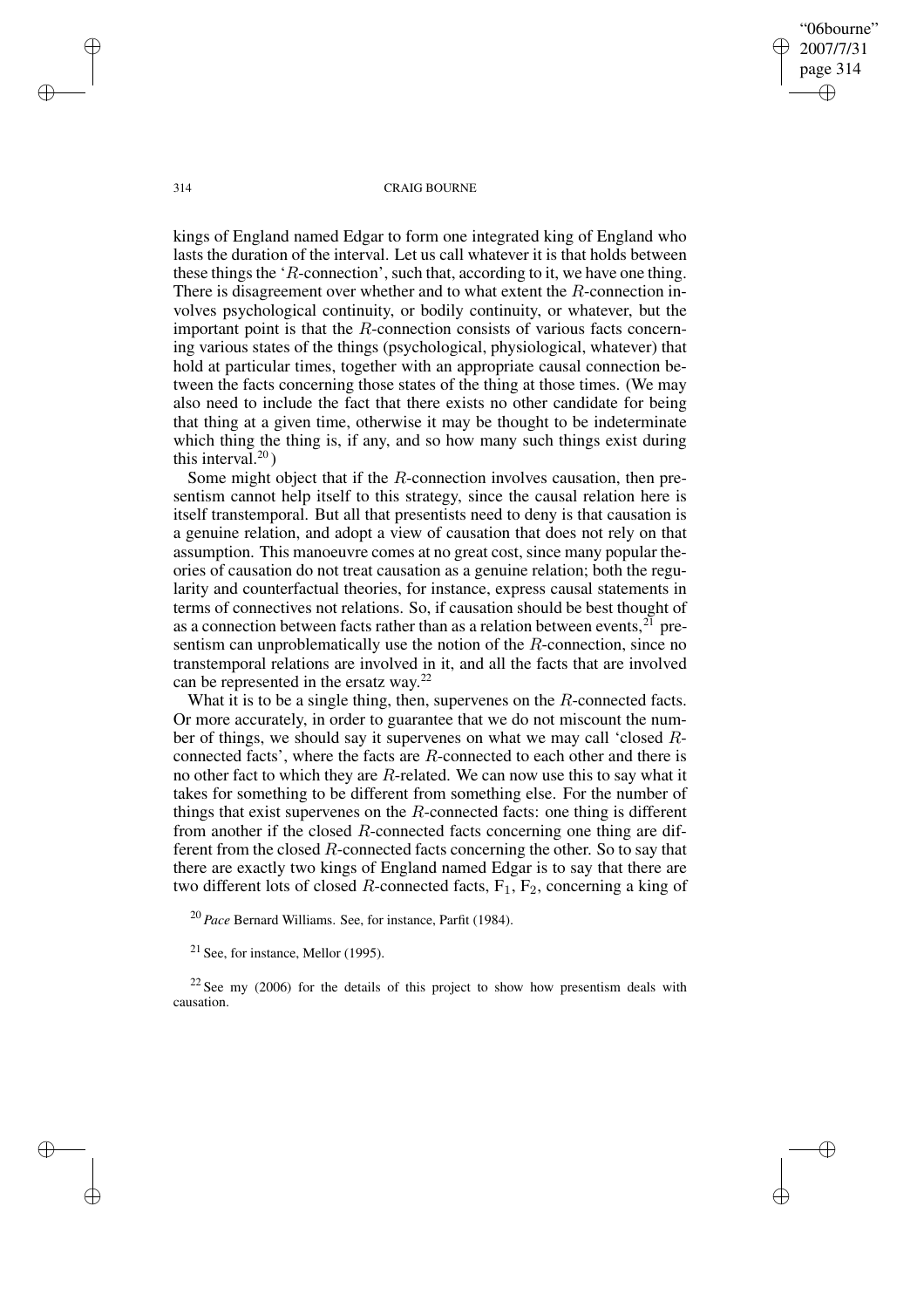✐

✐

✐

England named Edgar, and every lot of closed R-connected facts concerning a king of England named Edgar is identical to either  $F_1$  or  $F_2$ .

An account of the difference relation required to solve the problem of numerical quantification within the sPan operator can be given, then, without invoking a genuine transtemporal relation, since it supervenes on the facts, i.e., what is represented as being the case according to the abstract structure. Presentism, then, survives. And it survives in a more transparent and satisfactory form than the version that takes (7a) as a primitive truth. Indeed, the complexity that we have seen is involved in (7a) is a strong reason to think that we do not have a primitive understanding of it. On the other side of the fence, those who take other times to be real may think that their account of (7a) is much less involved than the solution I have just sketched, and so preferable. But this would be a misleading impression of the situation. After all, in order for realists to quantify over the right sorts of thing, a story along the lines of closed  $R$ -connected facts is the best story to be told in any case, otherwise (7a) may well be true without there having been two kings of England named Edgar, since there is nothing to say that the variables do not just pick out various portions of a single object. There is not much to choose, then, between the ersatz view and the realist view in terms of the complexity of what needs to be in place to capture claims like (6); the only substantial difference is that realists invoke concrete facts as truthmakers, whereas presentists invoke abstract truthmakers. At this stage, then, the only ammunition that realists have against ersatzers is the problem familiar from the modal realism debate of accounting for how abstract objects manage to represent how things are. This general issue goes beyond the scope of our concerns here, but it is worth commenting that, even if we were ultimately left with some 'magical' account of how representation is achieved, there would be a strong defensive strategy presentism could employ, namely that if the realists won't allow such accounts of representation, then they will be forced into an uncomfortable position in accounting for representation in the modal case, either by going to the one extreme of adopting the analogue of their view of time and endorsing genuine modal realism and concrete representations, or by going to the other end of the scale and adopting an unenlightening primitivism. But however this wider story pans out, I've shown that presentism need not worry about the particular problem of numerical quantification across temporal intervals.

> Pembroke College and New Hall University of Cambridge Cambridge CB2 1RF UK E-mail: cpb21@cam.ac.uk

"06bourne" 2007/7/31 page 315

✐

✐

✐